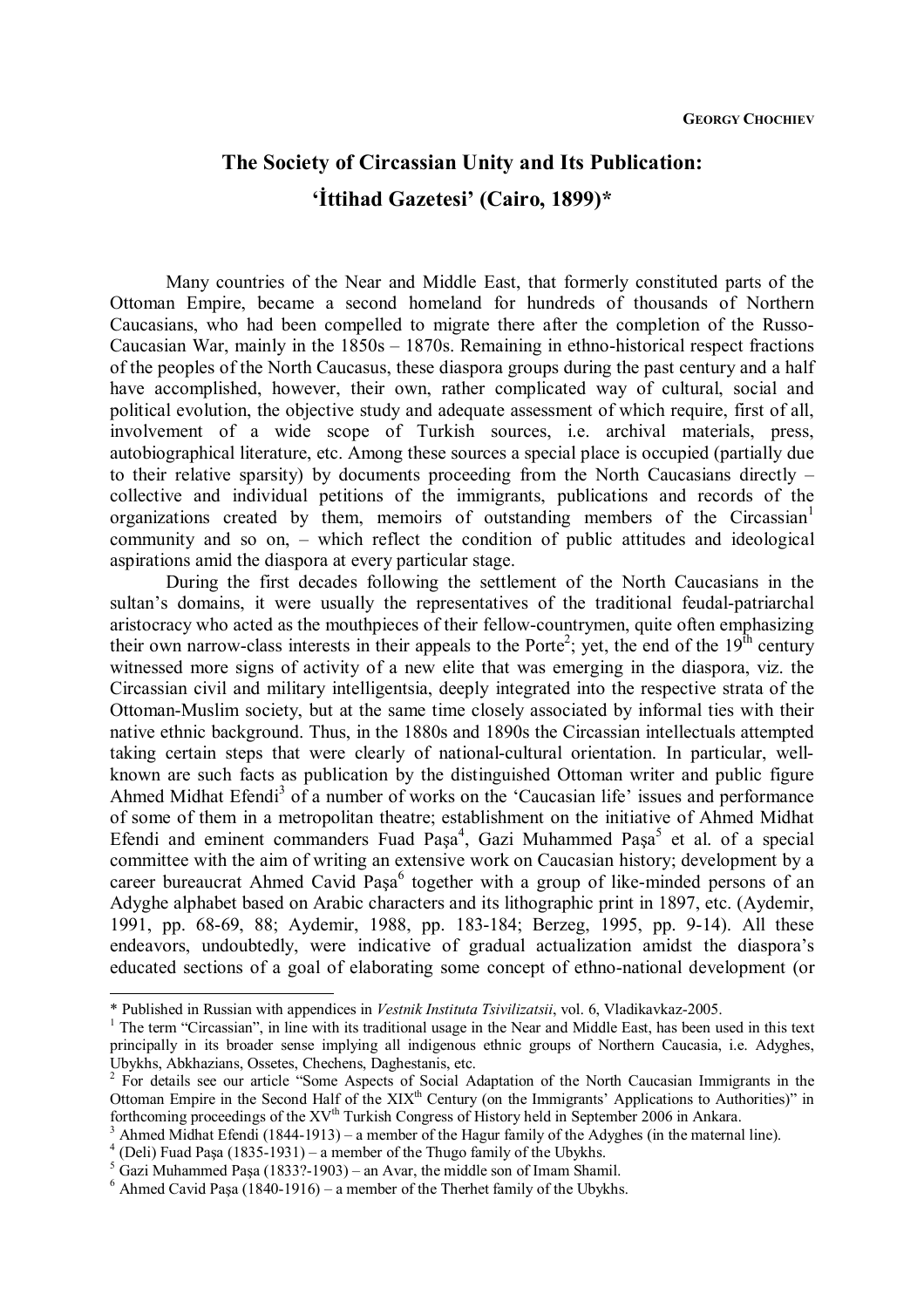survival) of their compatriots in the drastically changed conditions of their existence after the immigration.

Still, we cannot judge with a sufficient degree of certainty on actual ideological and organizational potential of the arising Circassian intelligentsia at the given stage, since the period of its formation coincided substantially with the epoch of ultimate toughening of the regime of feudal-absolutist dictatorship under Abdülhamid II (1876-1909), who did not recognize elementary personal and political liberties of his subjects and was extremely suspicious of any manifestations of national self-consciousness among the dependent peoples. Suffice it to note that the authorities have suppressed all the above-listed efforts of the Circassian enlightenment enthusiasts, exposing some of their initiators to police persecution (Aydemir, 1991, p. 68; Yıldız, 1977, p. 79).

 Impossibility of carrying out legal ethnically-oriented activities, naturally, could not help facilitating among the patriotically disposed section of the diaspora intellectual elite (just as the case was with the other Ottoman peoples) dissemination of the ideas of the oppositional Young Turk movement, that was advocating restoration of the 1876 Constitution abolished by Abdülhamid II. It is noteworthy that the afore-mentioned Ahmed Midhat Efendi and Ahmed Cavid Paşa maintained close relations with the ideological leader of the Ottoman constitutionalists Namık Kemal Bey and other oppositionists and even have rendered them certain support in their activities (Berzeg, 1995, pp. 10, 12).

 On the other hand, it is an indisputable fact that the North Caucasians from among officers, state employees, students, free professionals and sometimes even members of the feudal bureaucracy were actively involved in the ranks of various Young Turk groupings acting both inside the empire and in the emigration. For example, one of the four students of the İstanbul Army Medical School, who in 1889 established the first clandestine cell of the Young Turk Society of Union and Progress, Mehmed Reşid Bey<sup>7</sup>, was a Circassian born in Caucasus (Ramsaur, 1957, p. 15; Shaw & Shaw, 1977, p. 256). Later on representatives of the North Caucasian ethnic milieu such as Mehmed Murad Bey<sup>8</sup> (in 1896-1897 the leader of the Geneva branch of the Society of Union and Progress and the publisher of one of the major oppositional papers 'Mizan'), Ahmed Saib Bey<sup>9</sup> (in 1899-1907 the actual leader of the Cairo branch of the Society of Union and Progress and the publisher of the influential Young Turk paper 'Sancak'), Mehmed Sabahaddin Bey<sup>10</sup> (the ideologist and the leader of the 'decentralist' trend within the Young Turk movement), Hüseyin Tosun Bey<sup>11</sup> (an expert conspirator, one of the organizers of the anti-government revolt of 1906-1907 in Eastern Anatolia), etc., have also significantly contributed to the anti-absolutist movement (Petrosyan, 1971, pp. 178-183, 192- 193, 202-212, 225, 233-236; Berzeg, 1995, pp. 15, 175-176, 184-185, 223, 227-228).

 Circassians' participation in the Young Turk movement, indubitably, was preconditioned primarily by the reasons of general political and ideological character and, as a rule, was not attended by making demands for addressing the diaspora's peculiar needs, though one can reasonably assume that a considerable portion of the North Caucasians – activists of the constitutional-liberal organizations of the turn of the century – possessed advanced ethnic consciousness alongside with the state Ottoman (or rather state-communal Ottoman-Muslim) identity and, therefore, certain 'national' motivation for joining the struggle

-

Mehmed Reșid Bey (1873-1919) – a member of the Hanahe family of the Adyghes.<br><sup>8</sup> (Mizana) Mahmad Mured Bey (18542-1917) – a Dargin bern in the village of Ura

 $\frac{8}{3}$  (Mizancı) Mehmed Murad Bey (1854?-1917) – a Dargin born in the village of Urakhi in Daghestan as Gadji-Murad Amirov.

<sup>9</sup> Ahmed Saib Bey (1859-1920) – a member of the Kaplan family of the Qumyqs.

<sup>&</sup>lt;sup>10</sup> Mehmed Sabahaddin Bey, better known by the name of Prince Sabahaddin (1877-1948) – a son of highranking Ottoman dignitary from the Kozba family of the Abkhazians and sister of Abdülhamid II.

<sup>&</sup>lt;sup>11</sup> Hüseyin Tosun Bey (?-1930) – a member of the Shapli family of the Ubykhs.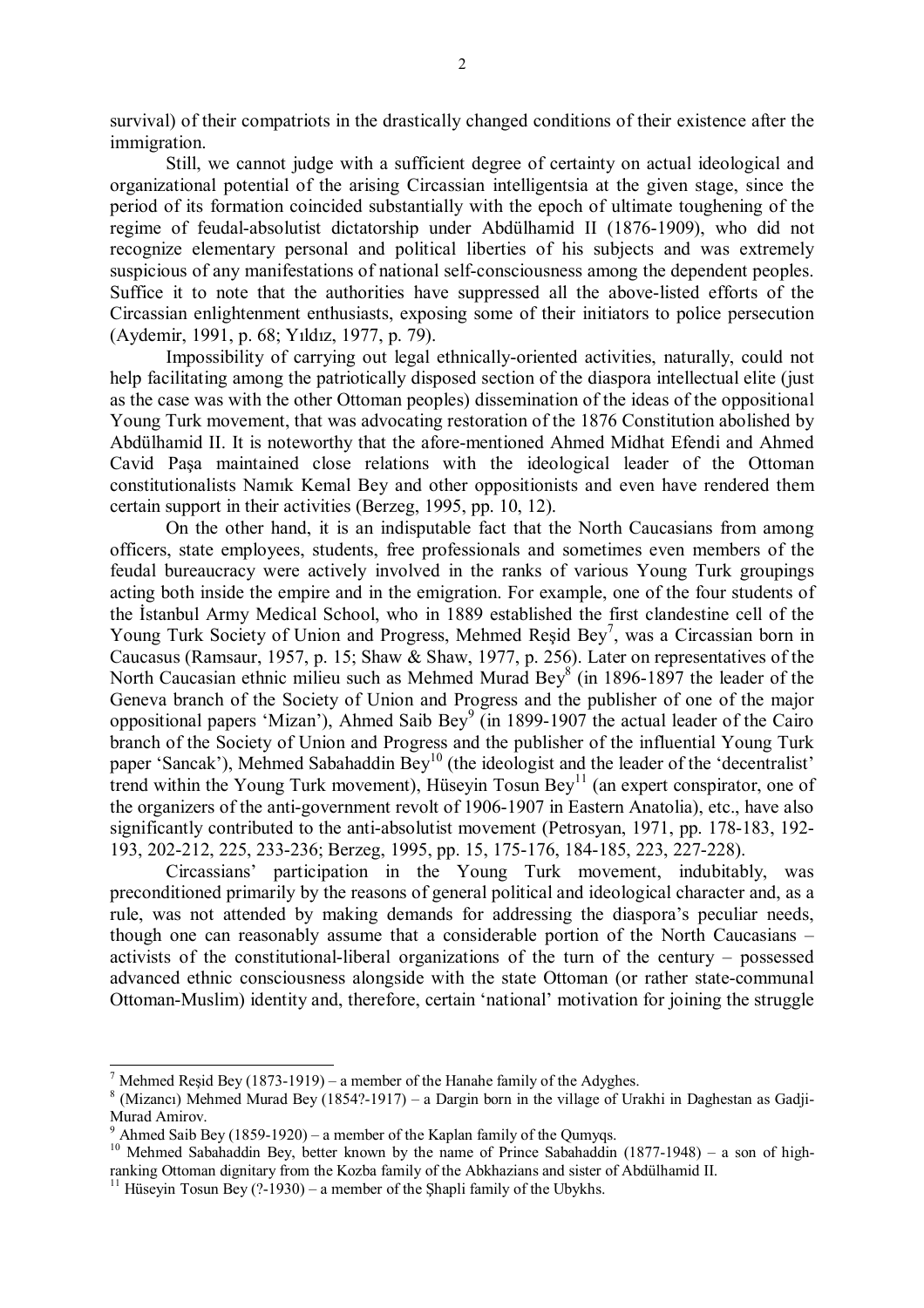against the dictatorship<sup>12</sup>. It is obvious, however, that at this stage the overwhelming majority of the Circassian oppositionists considered liquidation of the feudal-absolutist rule to be the key condition for facilitating their compatriots' ethno-national and social progress, which would base on the principles of equality and fraternity of all peoples of the empire declared by the Young Turks – i.e. the Ottomanism doctrine, which in the whole seemed to be fairly acceptable for the North Caucasian diaspora minority devoid of both historical roots and territorial-political aspirations on the Ottoman soil.

Nonetheless, a number of facts indicate that during the period under consideration some part of the North Caucasians, involved in the Young Turk movement, tended towards ethnic-based unification and collaboration. The most demonstrative of it, evidently, is the establishment of the Society of Circassian Unity<sup>13</sup> (SCU) that presents essentially the subject of this paper.

Our knowledge of the circumstances of the SCU's emergence, its goals and ideology is primarily based on the materials of the eight-page first issue of its press organ, 'İttihad Gazetesi' ('The Unity Newspaper'), which appeared in Cairo on October 15, 1899 (3 *Teşrin-i evvel* 1315 or 9 *Cemazi-el-ahir* 1317)<sup>14</sup>. On its title page – under the images of traditional North Caucasian attributes (kalpak hat, mountaineers' weapons and accouterments, standard with two crossed arrows and three five-pointed stars, et al.), topped with Ouranic quotations and backgrounded with the sunbeams breaking through black clouds, that probably symbolized the struggle against despotism and ignorance, – it was proclaimed that the newspaper aimed at "serving the rise of Islam through work seeking creation of the conditions for awakening and advancement of the Circassian immigrants and the whole Ottoman nation". As the general administrator (*müdir-i umumi*) of the publication was recorded the retired police major Barak Bey Zade Mehmed Emin Bey from a noble Loh ( $\ell$ لوح)<sup>15</sup> family, and as its editor-in-chief (*ser muharrir*) – Mehmed Fazıl Bey, a son of the former vice-secretary of the Department of the Palace Service (*Mabeyn-i Hümayun*) certain Kudsi Zade Kadri Bey. It was announced that the paper would be published weekly and distributed both in the Ottoman territory and beyond its boarders. All materials of the issue were written in a good, sometimes fairly rich and ornate Ottoman Turkish language, the fact indicative of rather high educational level of their authors.

In an address 'To the Esteemed Readers', signed by Mehmed  $Emin^{16}$ , the necessity of establishing of such a society was grounded and events, that preceded this, were briefly stated. As followed from this narration, Mehmed Emin, who arrived as a child "in the epoch of the Caucasian migration" to the Ottoman domains and settled together with his relatives in the vicinity of İzmid, later on, in the capacity of the Circassian irregulars detachment commander (during the Russo-Turkish War of 1877-1878) and police officer, traveled around European and Asian provinces of the empire, everywhere "witnessing disastrous state of the Circassian tribes, rather scattered anyhow and anywhere than settled". Hardships and

 $12$  In confirmation of this one can refer to the fact that after the Young Turk revolution of 1908 a whole number of ethnic North Caucasians – former members of illegal groups of the Ottoman constitutionalists –actively joined the organized Circassian socio-cultural and political movement. For example, Mehmed Murad in 1908 appeared among the constitutors of the Circassian Unity and Mutual Assistance Society; Hüseyin Tosun during 1918-1919 headed the Society of Northern Caucasia; Mehmed Reşid also closely collaborated with these and other diaspora organizations. The list can be significantly enlarged.<br><sup>13</sup> The original name of the society in Ottoman Turkish is *Cem* 'ivvet-i Ittihadivve-i Cerakise.

<sup>&</sup>lt;sup>14</sup> This publication has long ago become a bibliographic rarity, today being available only in some private collections. We express our gratitude to Mr. Fahri Huvaj of Ankara for kind putting of a copy of the newspaper at our disposal; unfortunately, one page, namely the  $5<sup>th</sup>$ , is missing. For brief information on the society and the newspaper see also: Berzeg, 1996, pp. 2, 94-95.

<sup>&</sup>lt;sup>15</sup> One can just suppose that this is a form of the Arabic transcription for the name of renowned Abazin (Abaza) princely family of *Loo* (*Loov* in Russian sources).

<sup>&</sup>lt;sup>16</sup> Mehmed Emin, Kari'in-i Kirama (İttihad Gazetesi, p. 1).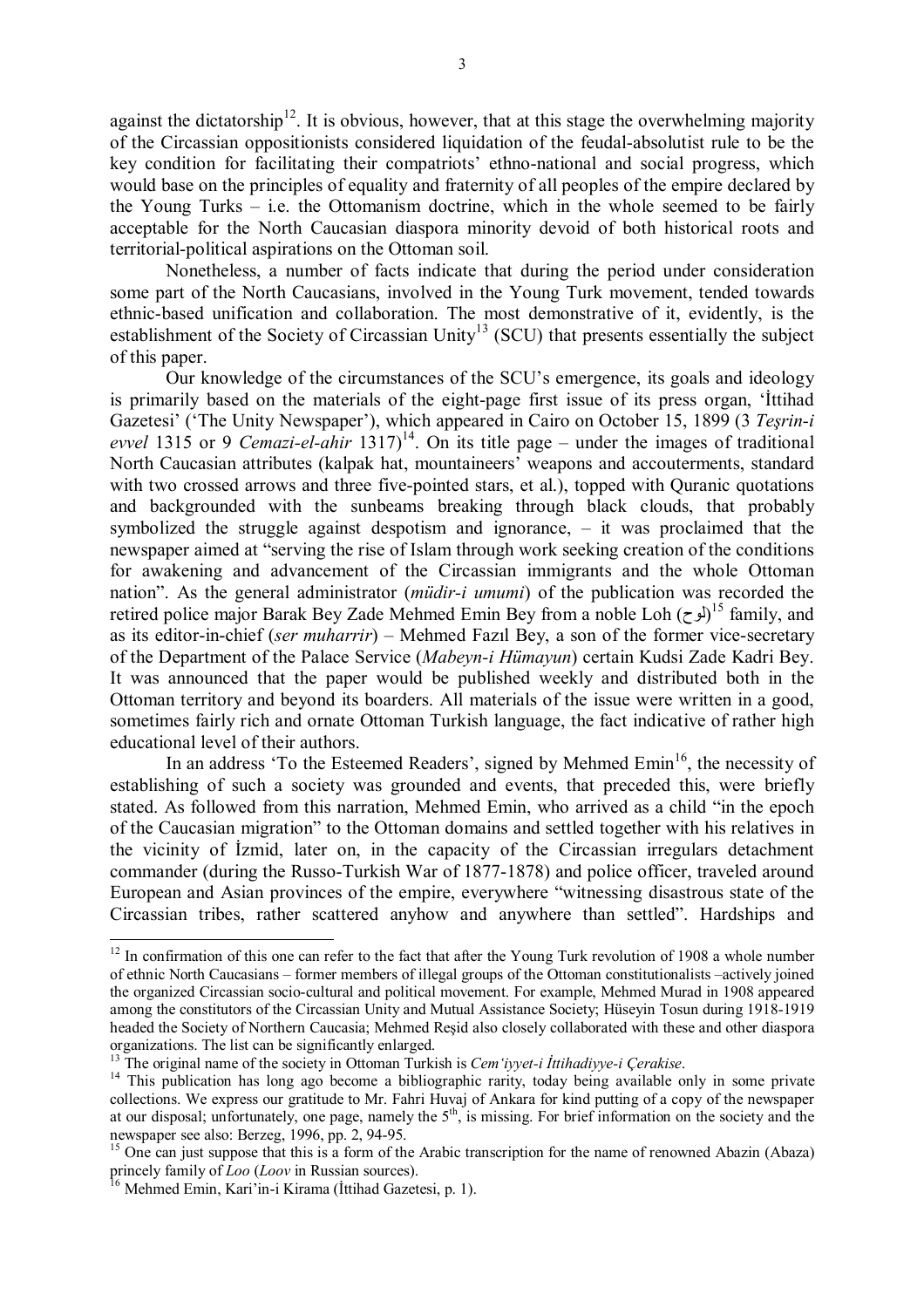privations of the compatriots conceived him to undertake some actions to help them, but the burden of official functions and the rigidity of the political regime had been for a long time preventing him from carrying out these intentions. Still, it looks, that his behavior or views arose certain suspicions of the authorities, as in 1892 or 1893 he was transferred to Tripolitania (Trablusgarb) vilayet, which during the rule of Abdülhamid II served as one of the principal exile places for disloyal military and civilian officials. It should be noted, however, that the governmental practice of sending oppositionists to that province and even appointing some of them to rather influential local positions resulted in the second half of the 1890s in a rapid numerical growth of the Society of Union and Progress regional branch, members of which were actually rather free in propagating their ideas. Also noteworthy is that among the well-known Young Turk officers transferred there during the discussed period, were several conspicuous Circassians, e.g. the above-mentioned Mehmed Reşid Bey, who became the actual leader of the local organization of the constitutionalists, Hüseyin Tosun Bey, the key person in their underground activities, et al. (Hanioğlu, [1985,] pp. 292-294). Undoubtedly, in this milieu Mehmed Emin, who later on took up the position of the chief of the Tripoli prison, obtained the opportunity of more active involvement in the Young Turk movement. As he himself stressed in the referred address, throughout seven years of his stay in Tripolitania "he had applied much efforts to initiate activities that would ensure well-being and rise of the Ottoman nation and ill-fated Circassians". One can suppose that such incidents, as secret publication of two anti-governmental papers by the imprisoned Young Turks, as well as series of their escapes from the jail, that forced the central authorities in 1899 to start a special inquiry, might have taken place not without his connivance (Hanioğlu, [1985,] pp.  $293-294$ <sup>17</sup>. In the same years, Mehmed Emin had apparently attempted to form a narrower, ethnically based (i.e. Circassian) grouping of national-liberal type, as well. However, since in 1899, having faced the increased threat of repression, Mehmed Emin, among a whole number of prominent Tripolitanian oppositionists, had to flee to the British-governed Egypt, this activity was continued in the new place. There Mehmed Emin Bey and his associates, of whom only Mehmed Fazıl Bey is known to us, originally joined the Cairo branch of the Society of Union and Progress, appreciably strengthened by the inflow of new members, but soon they left this union by reasons not quite clear and legally established in the same year an independent organization – the Society of Circassian Unity – with the 'İttihad Gazetesi' as its official publication (Hanioğlu, [1985,] pp. 333, 633). This is the overview of the prehistory of the emergence of both the society and the newspaper, according to the report of one of their constitutors and available evidences from other sources.

Of the rest of the issue's materials, published without signature, the most interesting is an extensive and, in a sense, program article under an unpretentious title 'A Couple of Words<sup>18</sup>, in which an attempt has been made to assess the state of the North Caucasians after their defeat in the Russo-Caucasian War and migration to the Ottoman territory. Judging by its content, the leaders of the SCU saw the fundamental reason of the military-political and demographical catastrophe that had befallen their compatriots in the  $19<sup>th</sup>$  century, in their civilizational lag from the nearest neighbors. It was accentuated that the Circassians, who due to bad accessibility of the Caucasus Mountains, and their own valor had been for many centuries successfully repelling attacks of more numerous enemies, in modern times failed to elude the fate of other societies, which found themselves at the periphery of the world progress, and were subdued by a power standing at a much higher level of socio-political, economical and technical development, i.e. by Russia. In concordance with this conception, the contemporary era was characterized by keen and uncompromising rivalry among countries

<sup>&</sup>lt;sup>17</sup> Mehmed Emin Bey was spoken with praise at this time by one of the leading Young Turk papers, the 'Osmanlı', published in Geneva. See: Hanioğlu, [1985], p. 334. 18 B Kelimeteyn (İttihad Gazetesi, pp. 2-4).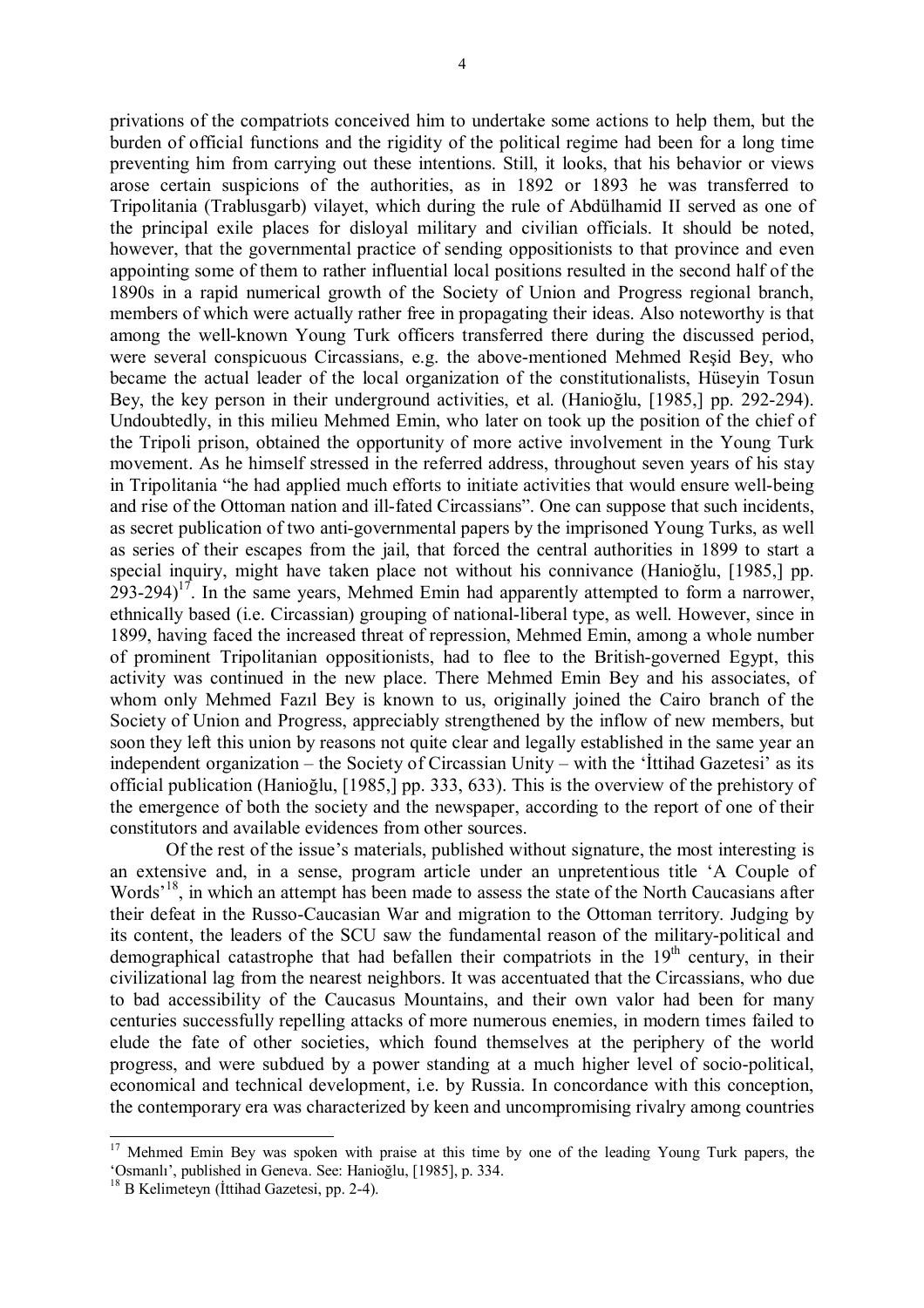and peoples, analogous to competition in the commercial sphere, education – and material resources and knowledge about the world, resultant from it – being the condition and the fundamental principle of preservation of any nation. Accordingly, lack of all these factors was considered to be the major reason for the final collapse of the mountaineers' resistance and – to a certain extent – for their choice in favor of migrating to the sultan's domains.

Yet, it were the Ottoman authorities primarily, who were blamed for the miseries and sorrows endured by Circassians in the course of the immigration and settlement. Claims, asserted to them, were brought to three items. The official circles were charged, firstly, with extremely inhuman treatment of the North Caucasians during their colonization throughout the empire, viz. with assignment of deliberately unsuitable and unhealthy lands, inadequate supply with means of subsistence, etc. The second, not less grave accusation referred to odious practice of selling Circassian children and women (including purportedly quite a number of members of free and even noble estates) into servitude, the wide spread of which immediately after the immigration was attributed solely to encouragement of this trade by the government employees for mercenary purposes. For all that, it should be noted that remonstrance of the author(s) of the article was directed to the facts of enslavement of freeborn people, as contradicting to the regulations of the Muslim law, but not to the very existence of the patriarchal institutions of slaveholding and slave trade in the Circassian society. At last, thirdly, it was stated, that even after having ultimately settled, the Circassians were still subjected to particularly severe exploitation (when paying taxes, performing state obligations, et al.) by the authorities, who took advantage of their ignorance of the local realities, Turkish language, etc. Grasping and merciless provincial functionaries were claimed in the article to be the main culprits of the immigrants' sufferings, however a considerable part of criticism was addressed also to the Sublime Porte and the sultan's milieu (not excepting the numerous stratum of the Circassian court bureaucracy), although the padishah himself was not mentioned directly. It is noteworthy that, like the majority of the Young Turk groups, the SCU members actively supported their claims against the authorities, referring to the Islamic doctrine. Thus, peculiar indignation was caused by the fact that the Ottoman administration had not duly appreciated the religious zeal of the Circassians, who allegedly had left Caucasus firstly because of their yearning to take refuge "under the canopy of the Holy Caliphate" (and for this sake even had "rejected the favor(!?)… demonstrated by Russia after the conquest"), and hence transgressed the order of the Prophet Mohammed to render every possible assistance to coreligionist refugees and migrants.

Despite the exceptionally (in times exaggeratedly) negative evaluation of the experience of the North Caucasians' residence in the sultan's domains, characterized – at least in respect to the first post-immigration decades – by the term "strange land" (*gurbet*), it was obvious that the article regarded the Ottoman state to be though the secondary and newlygained, but yet the only real homeland of the Circassian diaspora, on which the hopes of their future development were pinned. Being, indisputably, the bearers of the super-ethnical Ottoman-Muslim patriotism (alongside with the ethnic Circassian), the leaders of the SCU with apparent regret stated insufficient, in their opinion, strive of their compatriots for assertion of their rights and interests, as well as for the struggle for progressive reforms on a countrywide scale, perceiving the reasons of such passivity in a grave moral and psychological condition of Circassians due to the undergone exodus tragedy; in "sentiments of apathy and submission" passing on to them from the local population, exhausted by the centuries-long oppression; in ignorance and benightedness of the bulk of the immigrants; and, likewise, in their unreserved, blind allegiance to the institutions of sultanate and caliphate. Hence, it was declared highly urgent to enlighten the North Caucasians and to restore their "inherent qualities", such as boldness, nobleness, chivalry, readiness to self-sacrifice, etc., in order to get them more visibly involved in activities aimed at liquidation of the despotic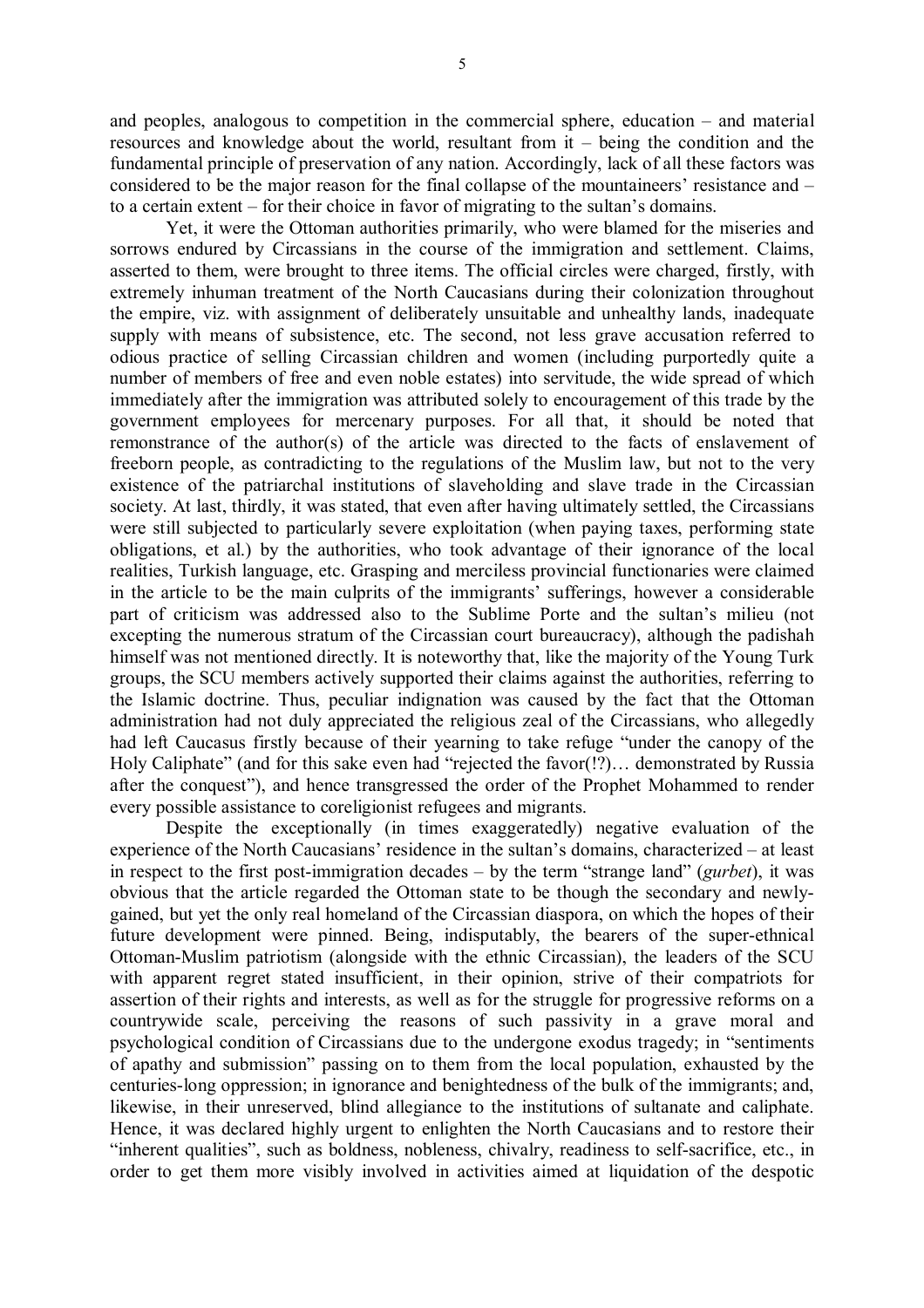regime, impeding the progress of the peoples of the empire. Naturally, the SCU considered it its duty and privilege to carry out proper agitation and propaganda among the Circassian population.

At the same time, the intention to combine the goals of ideological-political and ethnonational-cultural enlightenment of the North Caucasian diaspora was clearly verbalized. In particular, measures were to be taken in the nearest future "to revitalize the Circassian language". Of interest in this context is an assertion about the existence of several versions of the "national" Circassian alphabet (developed, namely, for "*Abzah*<sup>19</sup>, *Abaza*<sup>20</sup>, *Ubuh*<sup>21</sup> and *Kusha*<sup>22</sup> dialects"), which allegedly formed the basis for preparing for print textbooks on grammar, arithmetic and Islamic teachings and history, a collection of the Circassian proverbs and sayings and a "Circassian dictionary". Most likely this statement referred to the activity of the afore-mentioned group of Ahmed Cavid Pa*ş*a, with whom the members of the society probably maintained contact. If the above information reflects the actual and not projected situation, it, indubitably, exacts our knowledge of the level of Circassian enlightenment, achieved by the end of the  $19<sup>th</sup>$  century in the Ottoman Empire<sup>23</sup>. In any case, the nature of publications, that were planned by the SCU, but, as far as we know, have not seen the light in the period under consideration, testifies that certain diaspora intellectuals, connected one way or another with the society, had begun in practice a spadework on creation of the foundations of national North Caucasian education.

On the other hand, the article persistently accentuated – probably to prevent an adverse reaction to the announced ethnic peculiarity on the part of the leading groups of the constitutional movement – the SCU's unwillingness "to undermine in word or deed Islamic and national brotherhood". On the contrary, it was underlined that the goal of its establishment lay in formation of a "strong alliance" for the sake of ensuring overall justice and liberty, "the noble Ottomans", on the one hand, and "their brothers Circassians", on the other, appearing as nearly equal partners in this expected union.

The rest of the articles do not refer directly to the problems of the North Caucasians, although they allow for getting more complete notion of the worldview and political philosophy of the publishers. Thus, in line with the general Young Turk tradition, much attention was paid to substantiation of compatibility of the claims for liberal reforms and educating of the population with regulations and norms of Islam. In the extensive article 'Islamic Unity', as well as in other materials, it was noted that, in spite of the widespread "superficial view", Islam by no means impeded social and cultural progress. High level of development of science and public institutions in the early-medieval Muslim states was adduced as confirmation<sup>24</sup>. Stressing pre-eminence of the Muslim civilization over the Christian one in terms of morality and humanism, the paper, nonetheless, called for maximal adoption of the material and technical achievements of the West – the result of persistent work and modern knowledge. Pan-Islamist tendencies, though obviously of anti-imperialistic trend, were also characteristic for the society's views. Rallying of all Muslim countries and peoples was regarded as a condition of their successful counteraction to the Europeans'

<sup>&</sup>lt;sup>19</sup> *Abzah* (or *Abadzekh*) – one of the main subgroups (tribes) of the Western Adyghe people.

<sup>&</sup>lt;sup>20</sup> *Abaza* – a common designation in Turkish of two closely related peoples: the Abkhazians and the Abazins (Abazas proper).

 $^{21}$  *Ubuh* (or Ubykh) – a smaller people of the North-West Caucasus, entirely evicted in 1863-1864 to the Ottoman Empire.<br><sup>22</sup> *Kusha* – a name of the Ossetes in Adyghe language, occasionally used also in Turkish.

<sup>&</sup>lt;sup>23</sup> According to the data available at present, the earliest reliable facts of publication of educational or other literature in Adyghe and some other North Caucasian languages in the Ottoman Empire, date from the period following the revolution of 1908 and are connected with the activities of the Circassian Unity and Mutual Assistance Society. See: Aydemir, 1991, passim; Berzeg, 1995, passim; Yıldız, 1977, passim. 24 <sup>İ</sup>ttihad-ı <sup>İ</sup>slam (İttihad Gazetesi, pp. 6-8).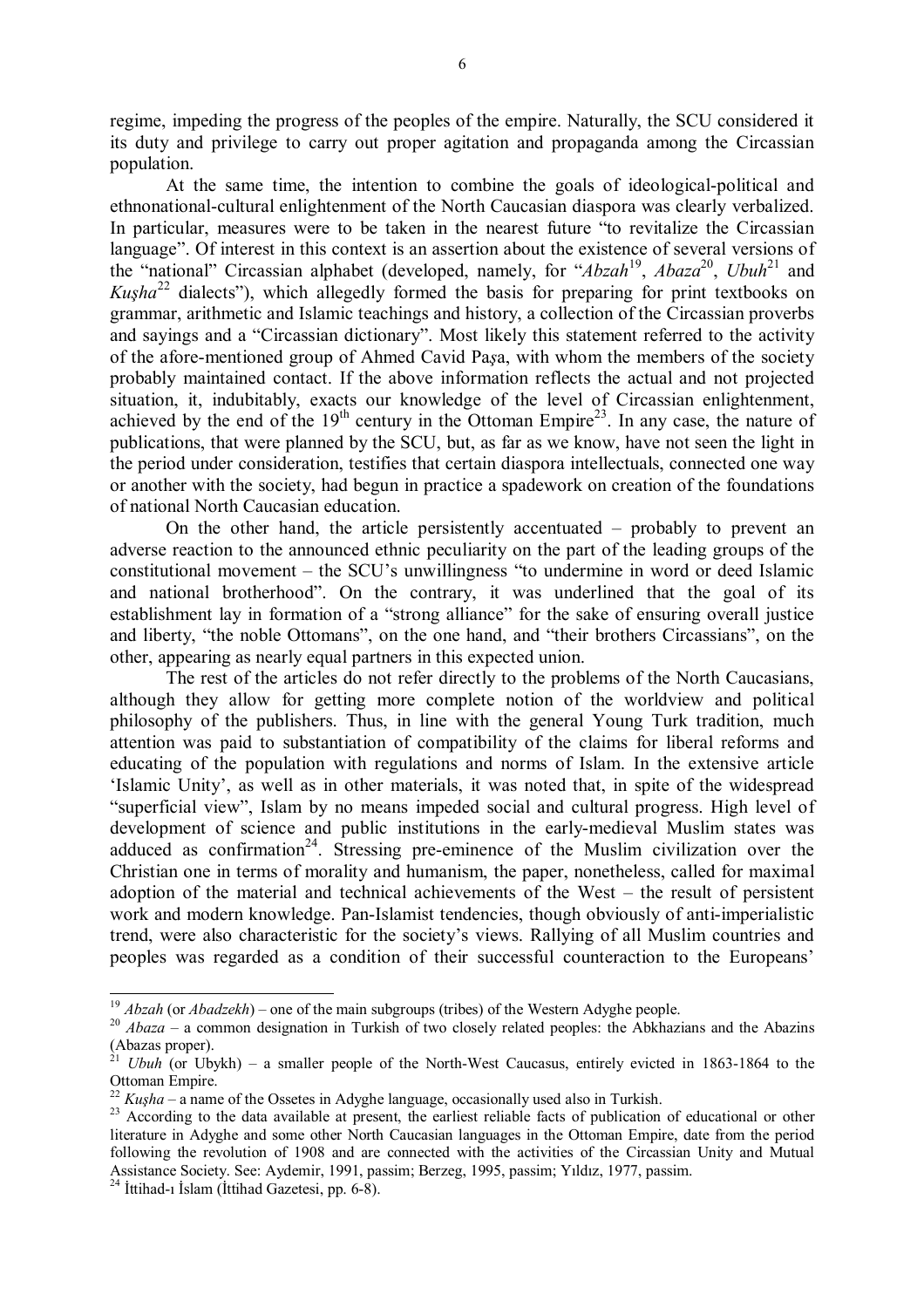expansion, the independent Ottoman state and its capital İstanbul, the caliph's residence, being considered as the prospective uniting center of the whole Islam world. Yet, it was stipulated that such an idea, "groundless at present", might become a reality only in case of restoration of the constitutional parliamentary regime in the Ottoman Empire.

In a number of reports and commentaries their writers manifested themselves as firm adherents of strengthening of the Ottoman state and maintenance of its territorial integrity. So were, for instance, the articles about Albanian congress in Macedonia<sup>25</sup>, plans for division of the Yemen vilayet<sup>26</sup>, Russian strategy in Balkans<sup>27</sup>, etc.

In conclusion it is indispensable to touch upon an important SCU program document, published in the edition under review – the statute of its external members  $(a'z + a - i \text{ }have)^{28}$ , i.e. the persons, who were on voluntary basis involved by the leaders of the organization in reinforcement of its positions inside the empire. As the paragraph 1 of this statute ran, the society set itself as an object "to serve progress and prosperity of the Circassians and thereby of the whole population of Anatolia, Rumelia and other Ottoman lands through providing them with access to the fruits of enlightenment and truth and to take necessary measures to ensure observation of their rights and prevention of oppression". The twofold essence of ideological and political guidelines of the society was reaffirmed in the paragraph 2, which proclaimed its intention to act for the benefit of "the whole Ottoman and Muslim nation (*millet*)" and to get support from all its members alongside with protecting "the nationality (*kavmiyyet*) of the Circassians". Accordingly, the paragraph 3 allowed of admittance of persons of all nationalities to the SCU, but the same paragraph provided for their organizational separation into different ethnic – i.e. "Circassian" and "non-Circassian" – branches, that can be explained by the objective dissimilarity of national-cultural and general political tasks of the society. The remaining paragraphs (4 to 7) regulated, though not accurately enough, the rights and responsibilities of various categories of "external members", who, judging by the set of their functions, were obliged primarily to carry out clandestine propaganda and explain the society's views to the population of the Ottoman provinces<sup>29</sup>.

The ideological and practical-political principles of the SCU, described above, quite distinctly testify that its strategic purpose consisted in mobilization and organizational unification of the emerging diaspora intelligentsia, coming mainly from the commons, with the view of subsequent articulation and assertion of the specific interests of the Near and Middle Eastern Circassians in a statewide, though initially oppositional, format. In doing so the society, most likely, was expecting to secure for itself a special ethnic niche within the Ottoman constitutional movement or even to act as a partner of the Young Turks in the struggle against the Abdülhamidian despotism, in order to assure the most favorable conditions for ethno-nationally – in the first place socially and culturally – oriented activities of the Circassian elite after liberalization of the political regime. In this connection one cannot but notice the fact, that the SCU has shaped immediately after a proposal was put forward in September 1899 by the Cairo branch of the Society of Union and Progress to summon the uniting congress of all organizations and groups, resisting the absolutist rule; this can be indicative of the Circassian oppositionists' aspiration for being by all means represented as an independent and consolidated force at the projected forum, which, however, did not take place at that stage (Petrosyan, 1971, pp. 198-199; Karal, 1995, p. 520).

<sup>&</sup>lt;sup>25</sup> Makale-i Mahsusa (Ittihad Gazetesi, p. 4).

<sup>&</sup>lt;sup>26</sup> Yemen Vilayetinin Taksimi: Israf mi? Tasarruf mu? (Ittihad Gazetesi, p. 6).<br><sup>27</sup> Düşmen Kimdir? (Ittihad Gazetesi, p. 8).<br><sup>28</sup> Cem 'iyyet-i Ittihadiyye-i Çerakisenin I'lanı Lazımgelen "A'za-i Harice" Nizamnamesi (Itt

period under review practical activities of the Young Turk organizations, as a rule, did not exceed the limits of the movement of political protest against the existing regime, the main form of this struggle being print propaganda (Petrosyan, 1971, p. 215).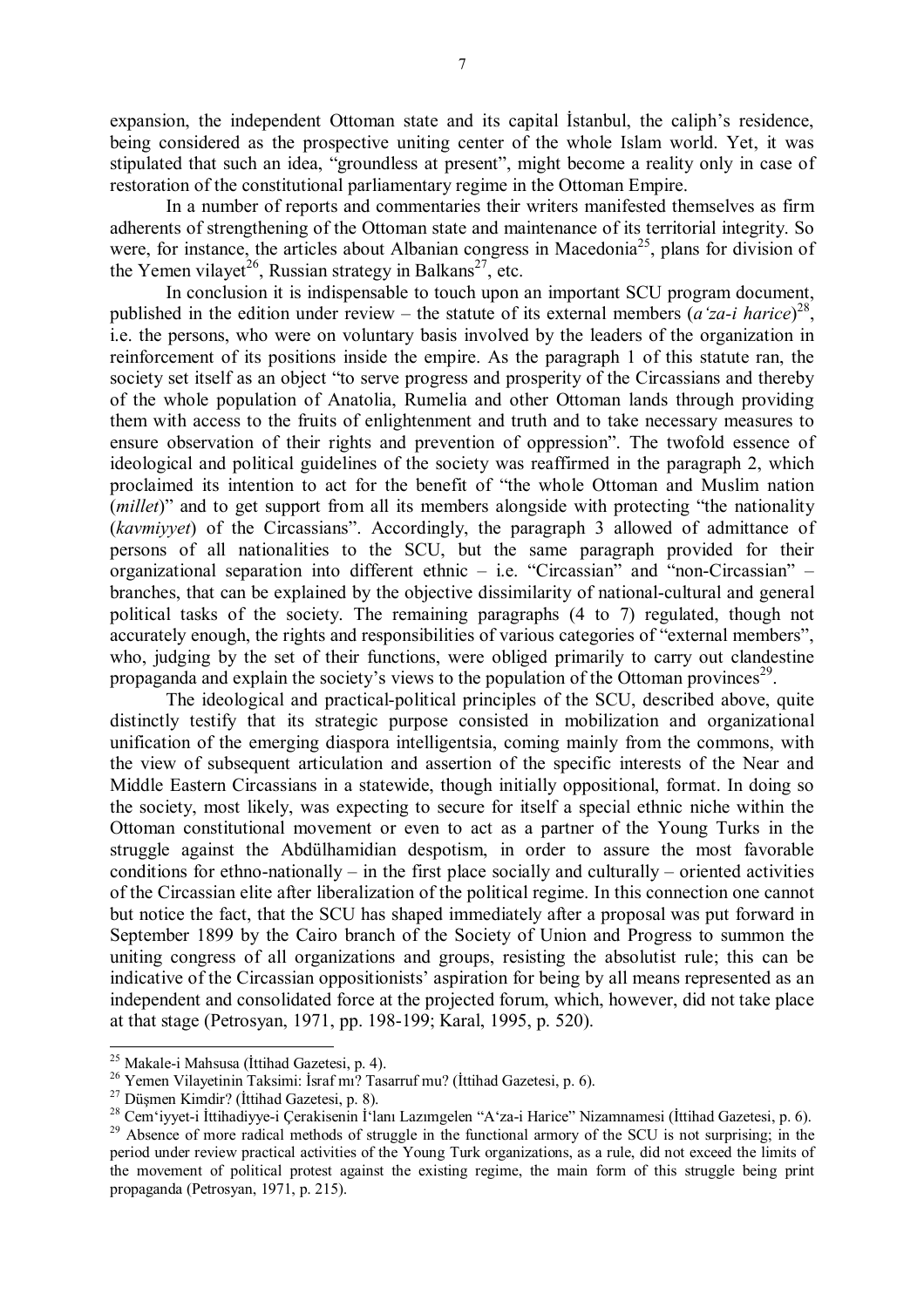However, the actual political situation was not conductive to realization of the society's plans. Even laying aside purely practical difficulties caused by the regular preventative measures of the authorities<sup>30</sup>, one should consider that the leading Young Turk groups, who, in accordance with the doctrine of Ottomanism, had advanced the slogans of unity, equality and brotherhood of all peoples of the empire, regarded as acceptable only their joint struggle against the regime and sharply condemned any steps taken in this direction on behalf of particular nationalities (Petrosyan, 1971, p. 171). Hence, this separate initiative, despite numerous and probably quite sincere declarations in the 'İttihad Gazetesi' about the devotion to "the common Ottoman homeland", was not met with understanding by other participants of the constitutional movement, some of whom openly branded the foundation of the SCU as a "scandalous" act (Hanioğlu, [1985,] pp. 334, 633). No less serious was the problem of the SCU's failure to integrate around its program representatives of the social stratum, to which it principally appealed, i.e. the new educated (predominantly military and bureaucratic) elite of the North Caucasian diaspora. It is obvious that the overwhelming majority of the members of this milieu, who were opposed to the existing authority, preferred, as they used to before, to act in the framework of various factions of the Society of Union and Progress and other Ottoman emigrant organizations, probably considering it inopportune to bring into the foreground the questions of their compatriots' ethno-national development. Thus, having failed to create in Cairo an efficient center of the organization, its leaders, naturally, could not count for successful involvement of supporters and activists within the Ottoman borders, to say nothing of implementation of ethno-cultural and educational projects. As a result, the SCU failed to carry out either of its two closely interconnected tactical tasks: neither to occupy any appreciable place within the constitutional-liberal (Young Turk) movement, nor to give rise to the ethnic Circassian movement in the country. One may suppose with a high degree of confidence that soon after its establishment the SCU ceased to exist in practice. Lack of any real evidences of further publication of the 'İttihad Gazetesi' is also indicative of this assumption $31$ .

Though it has not left any significant trace in the history of the Ottoman political and ideological trends of the period under scrutiny, the SCU and its press organ, however, appear to be a rather important and actually the earliest documented testimony of a certain maturity of the forming Circassian intelligentsia, reflecting a process of origination of ethno-national consciousness among the North Caucasian groups under the complex circumstances of the diaspora existence. At the same time, despite all the incidentalness of their presence on the political scene, both the society and its paper proved to be successful enough in marking the guidelines (predominantly in the sphere of enlightenment), that became the priority in the activities of more mass Circassian organizations, established in the Ottoman Empire after the Young Turk revolution of 1908 and the consequent restoration of the constitutional order.

As for the known founders of the SCU – Mehmed Emin Bey and Mehmed Fazıl Bey, – we, unfortunately, have no reliable information on their further fate. At least, they never

<sup>&</sup>lt;sup>30</sup> On October 19, 1899, that is in 4 days after the 1st issue of the 'Ittihad Gazetesi' appeared in Cairo, the competent Ottoman services were instructed to track and suppress attempts of its transporting through the state's boarders. See: Başbakanlık Osmanlı Arşivi, Dahiliye Nezareti, Mektubi Kalemi, no 2258/65, 13 Cemazi-el-ahir

<sup>&</sup>lt;sup>31</sup> For comparison it can be stated that similar efforts on the part of the intellectuals of some other Muslim peoples of the empire (not to mention the non-Muslims), by which the founders of the SCU possibly were partially inspired, proved to be more productive. In particular, before 1908 in emigration were being issued several periodicals in Arabic, Albanian and Kurdish languages, which, alongside with criticism against the Abdülhamidian despotism, upheld the interests of respective ethnic groups, some of them even claiming the national autonomy. See: Karal, 1995, p. 513.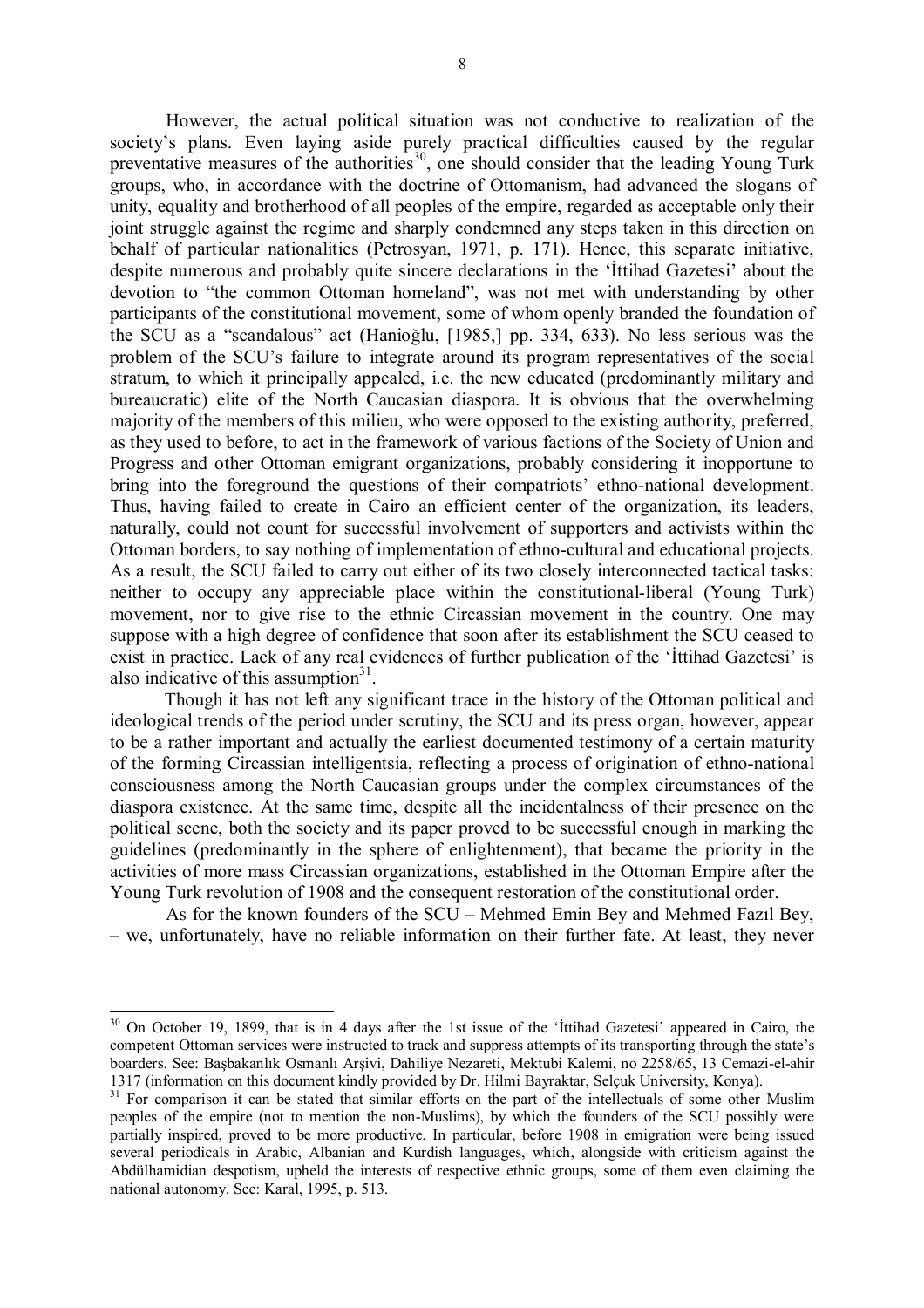appeared among more or less noticeable figures of the Ottoman political parties and groups or the Circassian civic associations neither before, nor after 1908<sup>32</sup>.

 $32$  According to a document available in the archives of the Ottoman Ministry of the Interior, in December 1908 a certain "Noh (possibly Loh?) Zade Mehmed Bey Bin Barak, from Circassians," submitted an application to the Police Department of İstanbul, asking for the permission to publish a newspaper 'Kafkasya Mazlumları' ('The Oppressed of the Caucasus') (see: Başbakanlık Osmanlı Arşivi, Dahiliye Nezareti, İdare, no 124.1/61, 26 Zi-lka'de 1326), which, however, never saw the light by reasons that are unknown to us. Considering a certain likeness of this name – in sense and form – to the name of one of the founders of the SCU (recorded in full as "Loh Barak Bey Zade Mehmed Emin Bey"), we can concede with caution that in both cases one and the same person is concerned.